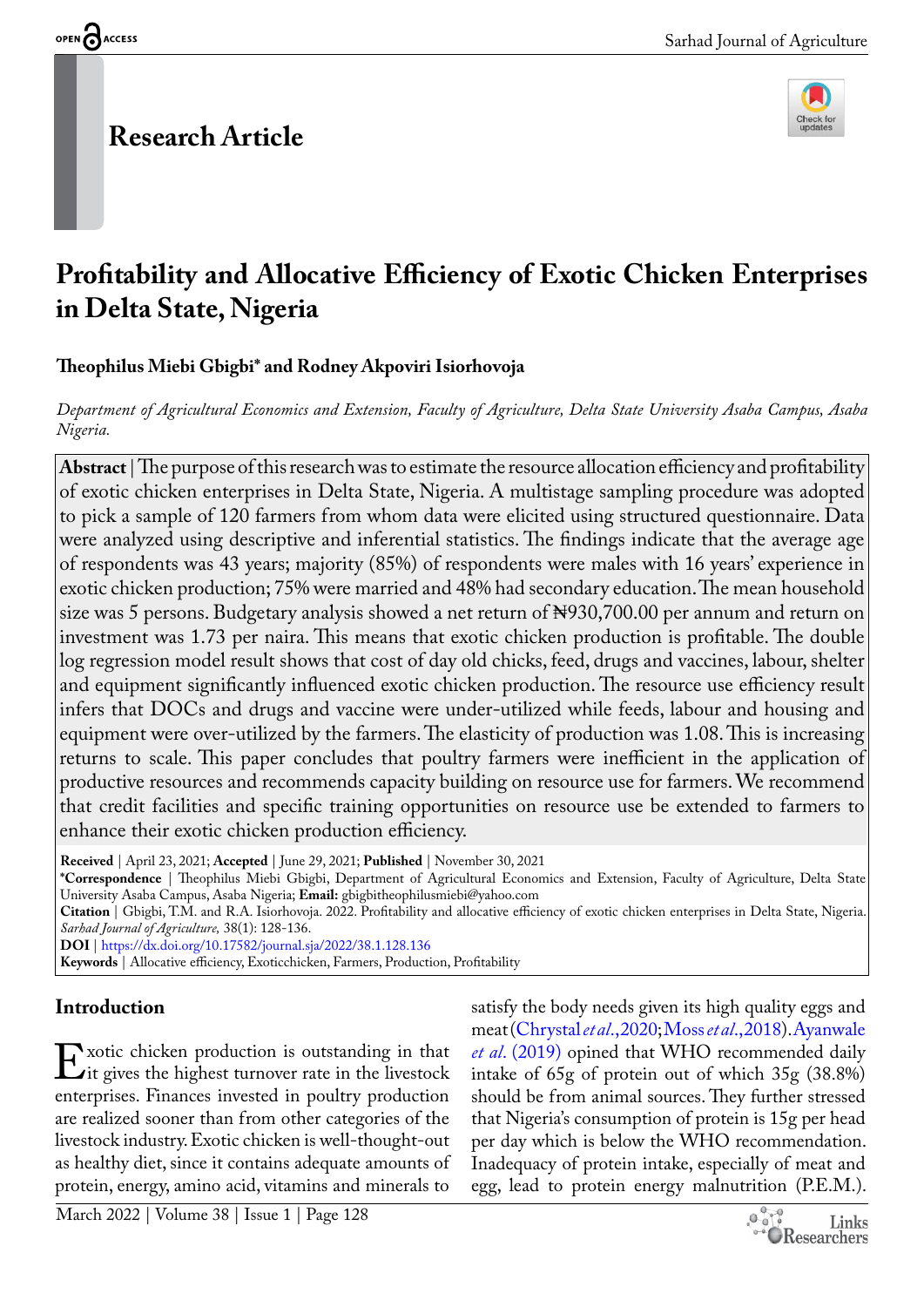Viewed against this background, poultry production becomes of considerable importance to both the government and the private sector.

[Ferdushy](#page-7-1) *et al*. (2016) have long recognized the value of poultry in terms of minimizing poverty. Poultry farming is widely practiced throughout Africa. Almost every household keeps certain breeds of poultry largely for domestic consumption, cash from sales and socio-cultural use ([Nduthu, 2015\)](#page-7-2). Chickens are of great use in many economic, cultural and religious activities including entertainment, gifts, funeral rites and spiritual purification throughout Kenya ([Ipara,](#page-7-3)  [2019](#page-7-3)). Ethiopians, likewise, keep birds for domestic consumption, sale, and reproduction, as well as other social and cultural functions ([Assefa, 2019\)](#page-6-2).

In his research in Rwandan rural areas, [Jaques](#page-7-4)  [\(2012\)](#page-7-4), endorsed the works that poultry has a significant nutritional and economic benefit in the village and also plays a vital role in society through its contribution to rural cultural and social life. The production systems include intensive, semi-intensive and extensive methods. Poultry enterprises in the Nigeria are characterized more by failures rather than success largely because farmers attempt to transfer inappropriate technology, requiring expensive and often imported inputs, instead of exploiting locally available resources ([Nkukwana, 2018](#page-7-5); [Swinnen and](#page-8-0)  [Kuijpers, 2017\)](#page-8-0). Observations show that the poultry business is inundated by risks and uncertainties such as natural risks, poultry ailments and pests and high mortality rates. This scenario would lead to economic losses on investment ([Wu, 2018](#page-8-1); [Suit and Choudhary,](#page-8-2)  [2015](#page-8-2)).

Several attempts have been made to introduce exotic poultry breeds into Nigeria to boost production. But the intended purpose of solving the problem of poor quality of indigenous chicken was not achieved. However, [Akintunde](#page-6-3) *et al*. (2015), [Padhi \(2016\)](#page-7-6)  asserted that improved management and feeding practices will increase the productivity of eggs and meat of chickens in Nigeria. Unfortunately, in Delta State today, the cost of building materials necessary for intensive management of poultry is beyond the reach of the poor.

The absence of feed mills and the supply dependency in large cities and its environs on certain ingredients add to the overall feeding cost in many parts of the country. The lack of bulk supplies and storage lead to higher feed costs. Mixed feed prices remain unreasonably high even when prices of the largest component of mixed rations (for example maize) decrease by more than 50% (Dessie*et al*[., 2013](#page-6-4)).

Enhanced productivity is a logical procedure aimed at increasing the level of farm resources and making productive use of capital ([Gbigbi, 2019\)](#page-7-7). In order to achieve efficiency in exotic chicken production, resources must be optimally utilized. Performance and efficiency are global competitiveness metrics [\(Cechura](#page-6-5) *et al*., 2014). Farmers productivity in using available resources and technology is crucial to farm growth ([Dessale, 2019;](#page-6-6) Sujan *et al*[., 2017\)](#page-8-3). The effective use of agricultural resources is an important element of the sustainability of agriculture [\(Tian](#page-8-4) *et al*., [2018](#page-8-4)). This is a precondition for optimal production as inefficiency in resources use can impair food access and food security ([Gbigbi, 2017](#page-7-8)).

A number of researches have been conducted on efficiency generally in Nigeria [\(Ojo, 2003;](#page-7-9) [Etim](#page-7-10) *et al*., [2005](#page-7-10); Goni *et al*[., 2013;](#page-7-11) [Adenuga](#page-6-7) *et al*., 2013; [Ayinde](#page-6-8)  *et al*[., 2011](#page-6-8)) but none of these studies addressed the profitability and allocative efficiency of exotic chicken production in Delta State. In addition, related research results are dated far back such that they bear little or no relevance to present day circumstance hence they are of hardly any meaningful value in effective policy formulation. The need to have updated information on the subsector which could serve as veritable input for policy formulation and as a reference source provide the pedestal for this study.

This study therefore seeks to fill this knowledge gap by identifying major factors retarding the productivity of the existing poultry enterprises and how farm resources use can be improved for optimum productivity. It also identified ways of increasing the level of exotic chicken production so as to reduce the supply-demand deficit in the State. The thrust of the study was to examine the profitability and allocative efficiency of exotic chicken farms in Delta State. The precise objectives are:

- To identify the socioeconomic attributes of exotic chicken farmers.
- To evaluate costs and return associated with exotic chicken production.
- To examine the production factors that affect production.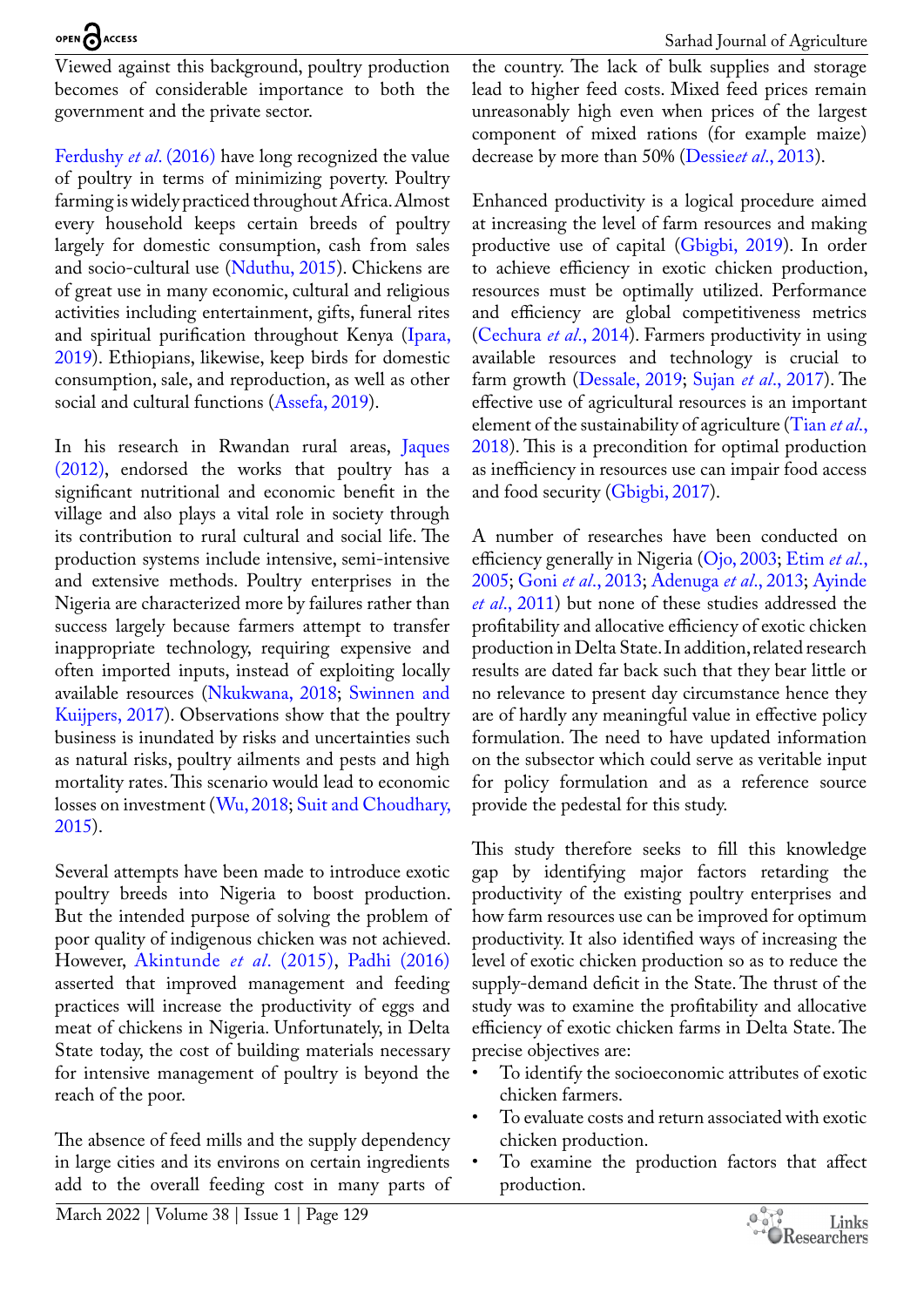- To determine the elasticity of production and return to scale.
- To estimate the resource allocative efficiency of exotic chicken producers.

## **Materials and Methods**

This study was conducted in Delta State of Nigeria. A multistage sampling procedure was used to pick local government areas, communities and respondents for the study. In stage 1, two of the three agricultural zones were selected at random. Delta North and Delta Central were the designated agricultural areas. Furthermore, in stage 2, due to the high level of involvement in poultry farming, three local government areas were chosen deliberately. Ndokwa South, Ukwuani, Aniocha North, Ughelli North, Okpe and Udu. In stage 3, two (2) communities were randomly selected from each LGA, with a total of 12 participating communities. Ten (10) poultry farmers from each community were selected on a random basis and structured questionnaires were distributed to a total of 120 respondents from the list of poultry farmers generated by the Delta agricultural and rural development authority (DARDA). Nevertheless, 20 copies of the questionnaire were discarded due to non-response and incorrect information. Thus, data for 100 respondents were used for the study.

The data collected were price of day-old chicks, cost of feeding, medication and some socio-economic variables of the poultry farmers such as gender, age, marital status, educational level, and family size.

## *Model specification*

**Costs and returns analysis:** Costs and returns analysis was carried out using the budgetary technique. Indicators such as net income, profit margin percentage and return per naira invested were analyzed:

*Net farm income = TR −TC Profit margin % = net income/total income\*100 Returns per naira invested = Total income/total cost TC = TFC + TVC*

TR= Total revenue; TC= Total cost; TFC= Total fixed cost; TVC= Total variable cost.

## *Regression model*

The regression model was employed to estimate the resource use and productivity of exotic chicken production.

The explicit form of the model as follow:

$$
\begin{matrix} TVOP{=}b_s{+}b_sDOC{+}b_sCOF{+}b_sCODV\\+b_sLBR{+}b_sCOHE{+}e\end{matrix}
$$

### Where;

TVOP  $(Y)$ = output  $(\mathbb{N})$ per year; DOC= cost of dayold chick  $(\mathbb{N});$  COF = cost of feed  $(\mathbb{N}/\text{kg});$  CODV= cost of drugs and vaccines (N/litres); LBR= labour (man days); COHE = cost of housing and equipment ( $\mathbb{N}$ );  $b_1 - b_n =$  coefficient of independent variables;  $X_1 X_n$  = vector of input quantities; e = stochastic error term.

#### *Resource use efficiency*

The marginal value product (MVP) of day-old chicks, feeds, medications and vaccines, labor, housing and equipment were calculated and then equated with their input prices to determine level of resources use efficiency.

Since the evaluated function expresses such variable in physical quantities, the MVP of such variable shall be matched to the price of its unit to determine its performance.

$$
r = \frac{\text{Marginal value product}}{\text{Marginal factor cost}} = \frac{\text{MVP}}{\text{MFC}}
$$

Where;

MVP= Product of marginal physical product and unit price of output; MFC= Cost of one unit of a particular resource; r = efficiency ratio

If there is no difference between its MVP and its MFC, a given resource is optimally allocated.

According to [Gbigbi \(2019\)](#page-7-7), three scenarios can be observed;

(a)  $MVP_{x1} / MFC_{x1} < 1$ , indicates that resource  $X_1$  is optimally utilized.

(b)  $MVP_{x1} / MFC_{x1} < 1$ , indicates that resource  $X_1$  is over-utilized

(c)  $MVP_{x_1}/MFC_{x_1}$  < 1, indicates that resources  $X_1$  is under-utilized.

## **Results and Discussion**

## *Socio-economic characteristics of respondents*

[Table 1](#page-3-0) which shows the socioeconomic characteristics of the respondents reveals that the modal age group

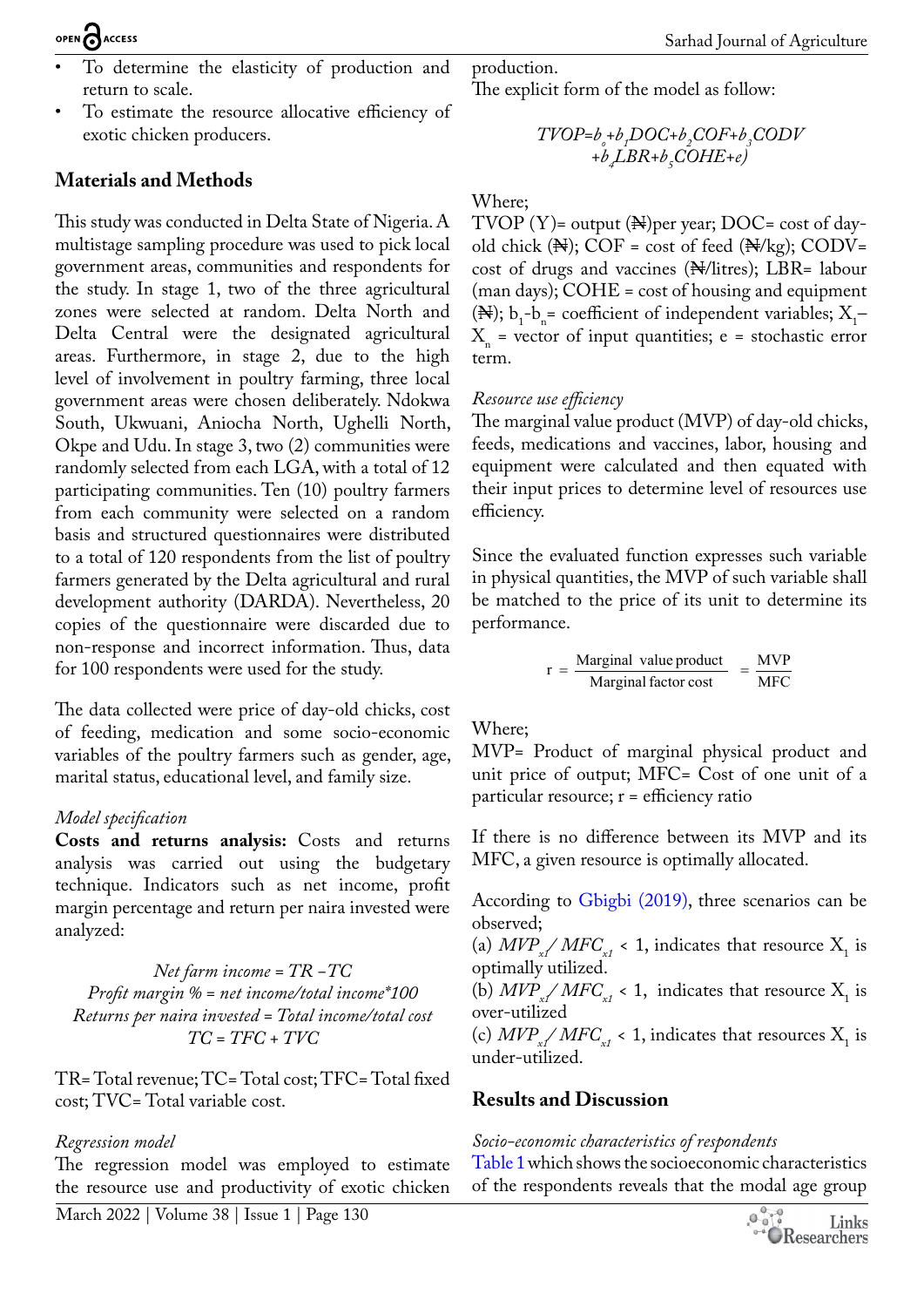is 40 to 50 years with 39% of the respondents. This is followed by age group 29–39 years with 32% of the respondents in this category. The mean age was 44 years. The result suggests that most of the respondents (75%) are still vibrant and this could play a major role in helping the household business to grow. The finding also concurs with [Gbigbi \(2017\)](#page-7-8) that majority of poultry producers were 42 years old.

<span id="page-3-0"></span>**Table 1:** *Socio-economic characteristics of respondents (N=100).*

| <b>Variables</b>           |                |                | Frequency Percentage Mean/Mode |  |
|----------------------------|----------------|----------------|--------------------------------|--|
| Age category (years)       |                |                |                                |  |
| $18 - 28$                  | $\overline{4}$ | $\overline{4}$ |                                |  |
| $29 - 39$                  | 32             | 32             | 44 years                       |  |
| $40 - 50$                  | 39             | 39             |                                |  |
| $51 - 61$                  | 18             | 18             |                                |  |
| $62 - 72$                  | 7              | 7              |                                |  |
| Sex                        |                |                |                                |  |
| Male                       | 85             | 85             | Male                           |  |
| Female                     | 15             | 15             |                                |  |
| <b>Marital Status</b>      |                |                |                                |  |
| Single                     | 9              | 9              |                                |  |
| Married                    | 75             | 75             | Married                        |  |
| Divorced                   | 6              | 6              |                                |  |
| Widowed                    | 10             | 10             |                                |  |
| <b>Educational level</b>   |                |                |                                |  |
| No formal education        | 29             | 29             |                                |  |
| Primary education          | 17             | 17             | Secondary                      |  |
| Secondary education        | 48             | 48             |                                |  |
| Tertiary education         | 6              | 6              |                                |  |
| Family size                |                |                |                                |  |
| $1 - 3$                    | 17             | 17             |                                |  |
| $4 - 6$                    | 56             | 56             | 5 persons                      |  |
| $7 - 9$                    | 24             | 24             |                                |  |
| $10 - 12$                  | 3              | 3              |                                |  |
| <b>Farming Experience</b>  |                |                |                                |  |
| $0 - 4$ years              | $\overline{2}$ | $\overline{2}$ |                                |  |
| $5 - 9$                    | 8              | 8              | 16 years                       |  |
| $10 - 14$                  | 18             | 18             |                                |  |
| $15 - 19$                  | 47             | 47             |                                |  |
| $20 - 24$                  | 25             | 25             |                                |  |
| Monthly Income (N=000)     |                |                |                                |  |
| N5,000-N10,000             | 42             | 42             | N 10,950.29                    |  |
| N10,001-N15,000            | 49             | 49             |                                |  |
| N15,001-N20,000            | 7              | $\overline{7}$ |                                |  |
| N20,001-N25,000            | $\overline{2}$ | $\overline{c}$ |                                |  |
| Source: Survey data, 2019. |                |                |                                |  |

March 2022 | Volume 38 | Issue 1 | Page 131

On sex, 85% of the respondents were males and 15% were females. This implies that males are predominant in poultry farming. This may be due to the tedious nature of activities involved in poultry production. This is in conformity with [Moussa](#page-7-12) *et al*. [\(2019\)](#page-7-12) and Tsado *et al*[. \(2018\)](#page-8-5) findings that majority of people involved in poultry farming were males. The majority of respondents (75%) were married, 9% were single, 10% were widowed and the remaining 6% were divorced. Thus, majority of the respondents were married. The reason for high proportion of married people in small-scale poultry production was for economic empowerment. [Mbah \(2018\)](#page-7-13) made a similar finding, stating that married farmers were more involved in poultry farming than unmarried farmers.

Forty eight percent (48%) of the respondents had secondary education, 29% had no formal education and 17% and 6%, respectively, had primary and tertiary education. This infers that high proportion of the respondents were literate. High literacy level facilitates understanding of issues and enhances the ability to implement modern poultry handling practices, thus increasing efficiency and profitability. It is predicted that a farmer's level of education would have a direct impact on his or her decision-making. This supports [Gbigbi \(2021\)](#page-7-14) findings that majority of the producers were educated in the study area.

The results further show that 56% of respondents had 4–6 people in their homes. Twenty four percent (24%) had household size of 7–9 persons and 17% had 1–3 people in their household. The remaining 3% of respondents have a family size of more than nine. The average family size was 5 persons. This means that the small number of people in the household may reduce the rate of consumption and make the income from the poultry industry more productive. This is congruent with finding of [Mbah \(2018\)](#page-7-13).

Experience in poultry farming could enhance the efficiency in the management of farm resources, which has direct positive effects on poultry production. The result shows that 26% of the farmers have spent between 5 and 14 years in poultry farming: Forty seven percent (47%) of the respondents were found to have spent between 15 and 19 years in poultry farming and 25% spent above 19 years in poultry farming. The mean years of poultry farming experience was 16 years. This shows that respondents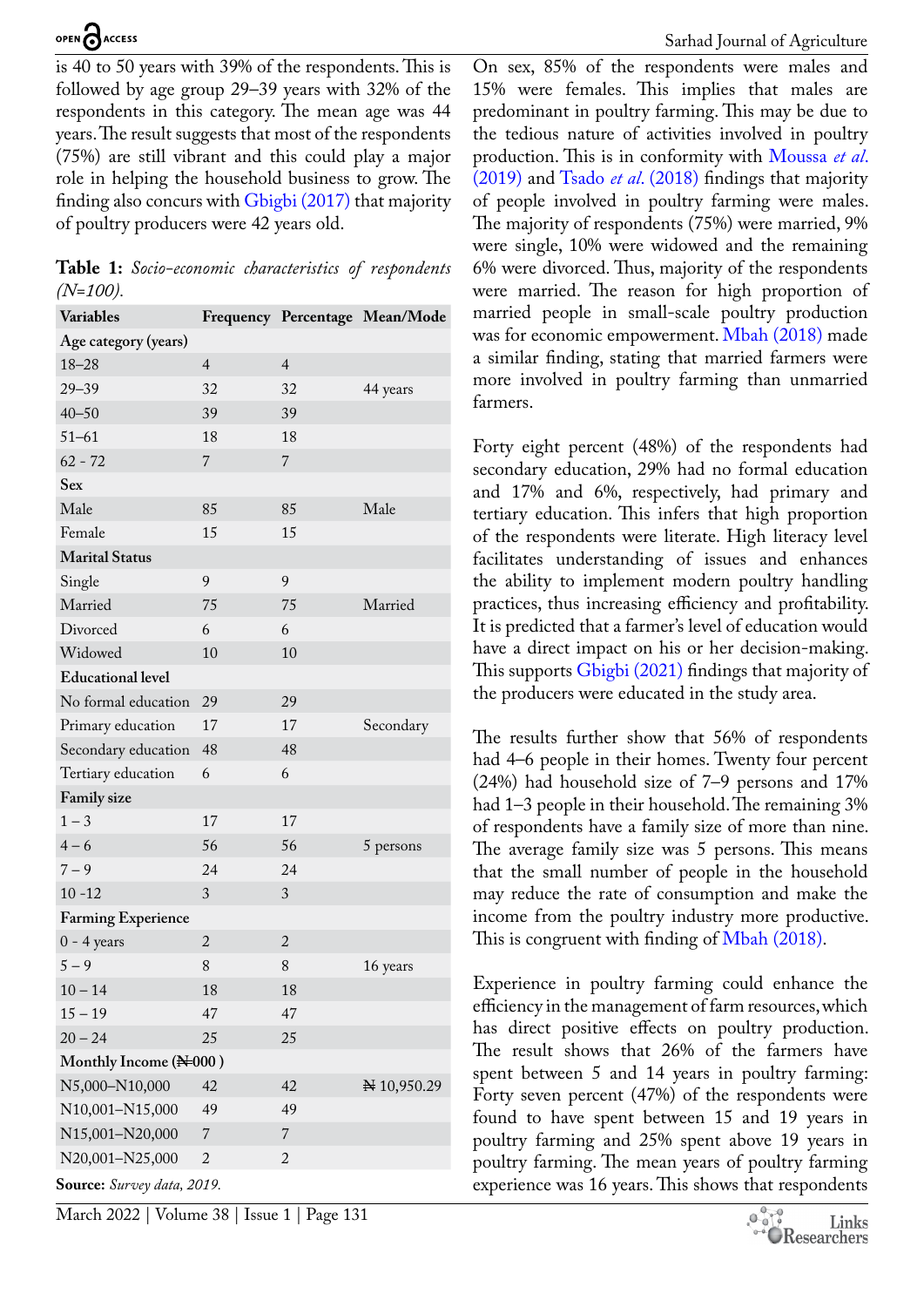have a longstanding experience in poultry production and that respondents can make better decisions to improve productivity and income, since experience in poultry farming is expected to usually determine the efficiency of farmers' decision on input combinations or allocation of resources. This agrees with the findings of [Suleiman](#page-8-6) *et al*. (2017) that poultry farmers had spent many years in the business. He had a mean of 12 years experience. Most of those interviewed (91%) earned N5000-N15000 monthly income. Those who earned more than N20 000 per month was 2% of all respondents. The monthly average revenue was N10,950.29 which was far lower than the national minimum monthly wage of N30,000. This indicates that the respondents had low income which could affect their level of poultry production.

<span id="page-4-0"></span>**Table 2:** *Estimated costs and returns of exotic chicken production.*

| Items                          | <b>Total</b><br>Quan-<br>tity | Unit<br>Cost<br>$(\mathbb{N})$ | <b>Total</b><br>Value (N) centage | Per-<br>of cost |
|--------------------------------|-------------------------------|--------------------------------|-----------------------------------|-----------------|
| Variable Cost                  |                               |                                |                                   |                 |
| - Day old chicks               | 505                           | 150                            | 75,750                            | 14.11           |
| - Feeds                        |                               |                                | 184,000                           | 34.28           |
| - Labour                       | 83.3<br>mandays               | 1500                           | 125,000                           | 23.29           |
| -Drugs and vaccines            |                               |                                | 23,650                            | 4.41            |
| Total                          |                               |                                | 408,400                           |                 |
| <b>Fixed Cost depreciated</b>  |                               |                                |                                   |                 |
| - Housing                      | $\overline{2}$                |                                | 22,000 44,000                     | 8.20            |
| -Poultry equipment             | 32                            | 450                            | 14,400                            | 2.68            |
| Generator                      |                               |                                | 5,000                             | 0.93            |
| - Value of land                |                               |                                | 65,000                            | 12.13           |
| Total                          |                               |                                | 128,400                           |                 |
| <b>Total Cost</b>              |                               |                                | 536,800                           |                 |
| Revenue                        |                               |                                |                                   |                 |
| - Broilers                     | 385                           | 3500                           | 1,347,500                         |                 |
| - Eggs                         | 160<br>crates                 | 750                            | 120,000                           |                 |
| Total revenue                  |                               |                                | 1,467,500                         |                 |
| Net farm income                |                               |                                | 930,700                           |                 |
| Profit margin %                |                               |                                | 63.42                             |                 |
| Return per naira in-<br>vested |                               |                                | 1.73                              |                 |
| Gross margin                   |                               |                                | 1,059,100                         |                 |

**Source:** *Survey data, 2019.*

#### *Gross margin and net return analysis*

The costs and returns analysis as shown in [Table 2](#page-4-0)

revealed that the total cost incurred in exotic chicken production was N536, 800.00 while the total revenue realized was N1, 467,500.00. This gives a net return of Negotia, 100.000 for the poultry farmers. Cost of feed (34.28%) constituted the highest percentage of cost followed by labour (23.29%) and cost of day old chicks (14.11%), respectively. The least cost element in exotic chicken production was rent on generator (0.93%). The profit margin was 63.42% of exotic chicken production and the return on per naira invested was N1.73. This means that the farmers made a profit of 73k for every N1.00 spent on the enterprise. In other words, exotic chicken production is a profitable business. This finding corroborates those of several researchers ([Suleiman](#page-8-6) *et al*., 2017; [Gbigbi, 2021\)](#page-7-14) who concluded that poultry business was highly profitable.

*Regression result on production efficiency of exotic chicken* The result of double-log function indicates that the coefficient of multiple determinations  $(R^2)$  is 0.790. This implies that 79% of the total variation in the output of poultry enterprise as practiced by the farmers is explained by variation in the independent variables included in the model ([Table 3\)](#page-5-0). The variable day-old chicks (DOCs) had a positive and significant relationship with the output. The positive DOC coefficient which indicates that a 10% increase in the quantity of poultry production will result in 3.25% increase in DOC. The cost of feed was positive and significant at 1%, which means that an increase in feed supplies to birds would significantly increase their output. The result confirms [Olorunwa \(2018\)](#page-7-15) finding that feeds is a major determinant of broiler production in Nigeria. The cost-effectiveness of drugs and vaccines administered to birds is positive and significant at 5%. This indicates that an improvement in the quantity of prescribed medications and vaccines would lead to 2.56% increase in production. The result is consistent with Etuah *et al*[. \(2020\)](#page-7-16) and [Osuji \(2019\)](#page-7-17) who in their respective studies on poultry efficiency studies there found a positive and significant relationship between medication and output. The coefficient of labour had positive and significant relationship with output at 5%. This means that an increase in workforce will lead to 2.37% increase in output. This conforms to the *a priori* expectation. The more people work on a farm, all things being equal, the more care the birds receive, resulting in higher incomes. This is in tandem with the result of [Kadiri \(2019\)](#page-7-18) findings that labour constitutes a key issue influencing output in poultry production. The regression coefficients of housing

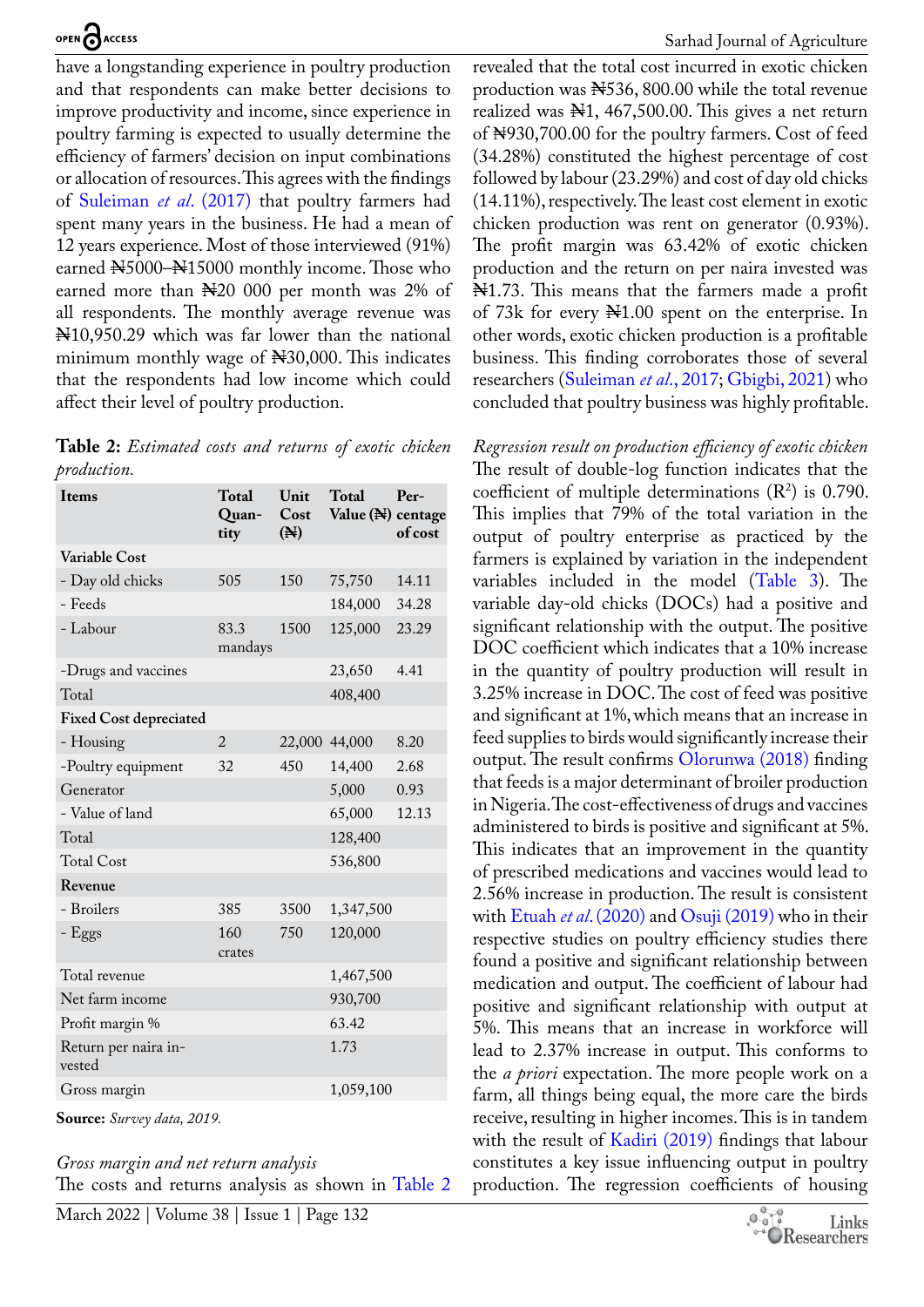and equipment as independent variables were positive and significant at 5% probability level. This indicates that the provision of better infrastructure for the poultry farms will result to higher output. This is in consonance with [Naseem and King \(2018\)](#page-7-19), that the better the provision of housing and logistics, the quicker the return for the poultry farmer.

<span id="page-5-0"></span>**Table 3:** *Regression analysis result onproduction efficiency of exotic chicken.*

| Variable                                             | Unstand-<br>ardized<br>Coefficients | $\mathbf T$<br>value | Signifi-<br>cance      |
|------------------------------------------------------|-------------------------------------|----------------------|------------------------|
| Cost of day old chick $(X_1)$                        | 0.325                               |                      | $3.652 \quad 0.002***$ |
| Cost of feeds $(X_2)$                                | 0.130                               |                      | 4.072 0.002***         |
| Cost of drugs and vaccines $(X_2)$                   | 0.256                               | 3.041                | $0.007**$              |
| Labour $(X_{\lambda})$                               | 0.237                               |                      | $2.972$ $0.006**$      |
| Cost of housing and equipment 0.130<br>$(X_{\zeta})$ |                                     |                      | $2.345$ $0.021**$      |
| Constant                                             | 14.460                              |                      | 17.602 0.000***        |
| R-Square                                             | 0.790                               |                      |                        |
| F-value                                              | 19.256                              |                      |                        |

**Source:** *Survey data, 2019\*\*\* Significant at 1% level, \*\* significant at 5% level.*

<span id="page-5-1"></span>**Table 4:** *Elasticity of production and return to scale.*

| Variable                                    | <b>Elasticities</b> |
|---------------------------------------------|---------------------|
| Cost of day old chick $(X_1)$               | 0.325               |
| Cost of feeds $(X_2)$                       | 0.130               |
| Cost of drugs and vaccines $(X_2)$          | 0.256               |
| Labour $(X_4)$                              | 0.237               |
| Cost of housing and equipment $(X_{\zeta})$ | 0.130               |
| <b>RTS</b>                                  | 1.08                |

**Source:** *Survey data, 2019.*

#### *Return to scale (RTS)*

The result as indicated by the regression coefficients or b-values which measure the elasticity of response of

Sarhad Journal of Agriculture

each independent variable to output showed that one percent increase in cost of day old chick, cost of feed, cost of drugs and vaccine, labour and cost of housing and equipment would bring about 33%, 13%, 26%, 24% and 13% increase in output respectively. The sum of these elasticities of production is 1.08. This is more than unity thus indicating increasing return to scale ([Table 4\)](#page-5-1).

#### *Allocative efficiency estimates*

The results of the estimates of allocative efficiency in exotic chicken production are shown in [Table 5.](#page-5-2) The allocative efficiency estimates of poultry resources for day old chicks, feed, drugs and vaccines, labour, housing and equipment were 5.76, 0.01, 1.54, 0.02 and 0.08, respectively. The result shows that DOC, drugs and vaccines were underutilized and other resources have been over used which means that the allocation of poultry resources is under optimal. The underutilization of the DOC and of drugs and vaccines in the production process was caused by a lack of funding and the lack of access to loan facilities by many farmers. Feed was also over-utilized. The use of home-mixed food with a relatively low nutritional value by most farmers surveyed exacerbates this problem. The results showed that labour and housing and equipment in poultry production were overused. Excess family labour supply results in a propensity to overexploit farm labour. This condition is attributed to the gross inefficiency and over-use of labour found in the study. Therefore, inputs such as feed, labour, housing and equipment, may have to be reduced, while more land should be used, so as to achieve the optimal allocation of productive resources for poultry farmers. This is in agreement with the finding of [Sanusi](#page-8-7) *et al*. [\(2019\).](#page-8-7) This will increase productivity and ultimately net returns for poultry farmers in addition to the improved management skills and the acquisition of economically viable exotic breeds.

<span id="page-5-2"></span>**Table 5:** *Allocative efficiency of resources utilized in exotic chicken production.*

| IJ<br>Variable                  | Marginal<br>physical product<br>(MPP) | Marginal<br><b>Value Product</b><br>(MVP) | Marginal<br><b>Factors Cost</b><br>(MFC) | <b>Allocative</b><br><b>Efficiency</b> | Remark            |
|---------------------------------|---------------------------------------|-------------------------------------------|------------------------------------------|----------------------------------------|-------------------|
| Day old chicks $(X_1)$          | 7.57                                  | 3,420.80                                  | 593.54                                   | 5.76                                   | Under-utilization |
| Feeds $(X_2)$                   | 0.5504                                | 0.1801                                    | 33.5                                     | 0.01                                   | Over utilization  |
| Drugs and vaccines $(X_2)$      | 0.0823                                | 2.14                                      | 1.39                                     | 1.54                                   | Under utilization |
| Labour $(X_4)$                  | 0.1067                                | 5.46                                      | 2.40                                     | 0.02                                   | Over utilization  |
| Housing and equipment $(X_{s})$ | 0.0638                                | 0.6                                       | 7.84                                     | 0.08                                   | Over utilization  |

**Source:** *Survey data, 2019.*

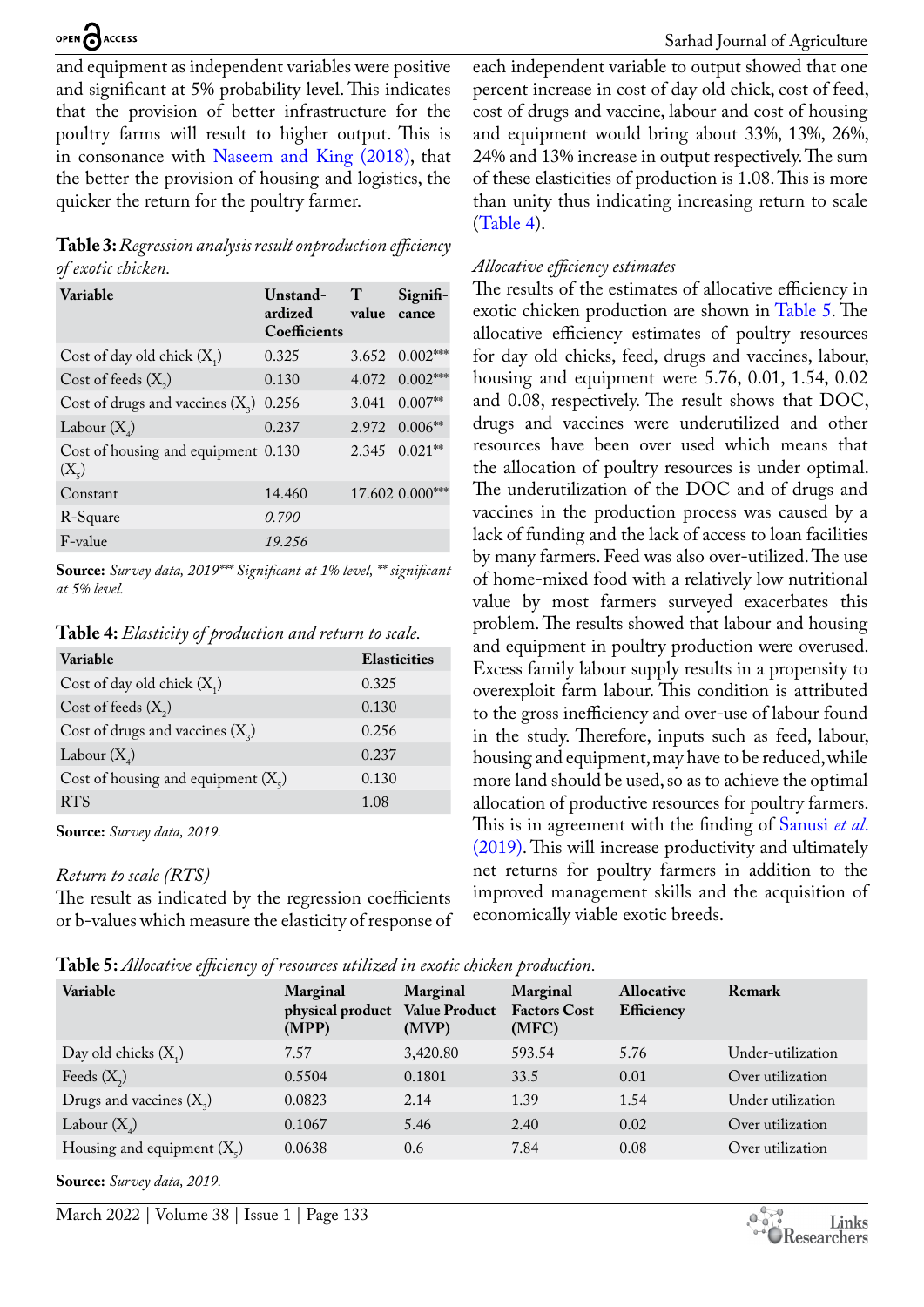#### **Conclusions and Recommendations**

Exotic chicken production attracts a relatively higher cost compared to the traditional chicken which is maintained by almost every household in Delta State, however the attendant benefits far outweigh the costs. This is the bottom line measure of any economic activity. The positive bottom line result is predicated on the increased resource use efficiency it bestows on the subsector, a key objective of every economic activity. Exotic chicken production and resource allocation and resource use efficiency are global objectives the realization of which exotic chicken production facilitates in the subsector. The teething challenges encountered presently should therefore be viewed as indicators of greater success which will accompany the full development of the subsector when the challenges have been overcome, hence we recommend that every necessary support by way of policy support especially such as facilitates the production and supply of exotic poultry inputs and credit needs of farmers, should be given to the farmers to enable the subsector reach its full potential. Similarly, necessary training on input utilization for the farmers will also be required both to stimulate their participation in exotic chicken production and efficiency in resource use.

## **Acknowledgements**

The corresponding author of this article is grateful to the anonymous reviewers for their constructive comments that significantlyenhanced the quality of the paper.

## **Novelty Statement**

The current study is one of the few studies which empirically investigated the profitability and allocative efficiency of exotic chicken in Delta State.

## **Author's Contribution**

**Theophilus Miebi Gbigbi:** Designed the research plan and data analysis for this study and prepared the first draft of the manuscript.

**Rodney Akpoviri Isiorhovoja:** Assisted in reviewing the manuscript and helped in overall improvement of the final draft of the manuscript.

## *Conflict of interest*

The authors have declared no conflict of interest.

## **References**

- <span id="page-6-7"></span>Adenuga, A.H., A. Muhammad-Lawal and O.A. Rotimi. 2013. Economics and technical efficiency of dry season tomato production in selected areas in Kwara state, Nigeria. Agris Online Pap. Econ. Inf., 5(1): 11-19.
- <span id="page-6-3"></span>Akintunde, O.K., A.I. Adeoti, V.O. Okoruna, B.T. Omonona and A.O. Abu. 2015. Effect of disease management on profitability of chicken egg production in Southwest Nigeria. Asian J. Poult. Sci., 9(1): 1-18. [https://doi.org/10.3923/](https://doi.org/10.3923/ajpsaj.2015.1.18) [ajpsaj.2015.1.18](https://doi.org/10.3923/ajpsaj.2015.1.18)
- <span id="page-6-2"></span>Assefa, H. 2019. The role of poultry for poor livelihoods in Ethiopia. Int. J. Vet. Sci. Anim. Husb.,  $4(3): 1-4.$
- <span id="page-6-1"></span>Ayanwale, A.B., A.O. Funmilola, A.C. Abiodun, O.P. Mathew, A.N. Alaba and D.J. Oyedele. 2019. Food security implications of protein demand of underutilised indigenous vegetables farming households in South western Nigeria. J. Food Secur., 7(5): 183-191.
- <span id="page-6-8"></span>Ayinde, I.A., D. Akerele and O.T. Ojeniyi. 2011. Resource use efficiency and profitability of fluted pumpkin production under tropical conditions. Int. J. Veg. Sci., 17(1): 75-82. [https://doi.](https://doi.org/10.1080/19315260.2010.514979) [org/10.1080/19315260.2010.514979](https://doi.org/10.1080/19315260.2010.514979)
- <span id="page-6-5"></span>Cechura, L., H. Heinrich, M. Zdenka and M. Michal. 2014. Productivity and efficiency differences between Czech and Slovak milk producers. Rev. Agric. Appl. Econ., XVII (2): 17-21. [https://doi.org/10.15414/raae.2014.17.02.17-](https://doi.org/10.15414/raae.2014.17.02.17-21) [21](https://doi.org/10.15414/raae.2014.17.02.17-21)
- <span id="page-6-0"></span>Chrystal, P.V., A.F. Moss A. Khoddami, V.D. Naranjo, P.H. Selle and S.Y. Liu. 2020. Effects of reduced crude protein levels, dietary electrolyte balance, and energy density on the performance of broiler chickens offered maize-based diets with evaluations of starch, protein, and amino acid metabolism. Poult. Sci., 99(3):1421-1431. <https://doi.org/10.1016/j.psj.2019.10.060>
- <span id="page-6-6"></span>Dessale, M., 2019. Analysis of technical efficiency of small holder wheat-growing farmers of Jamma district, Ethiopia. Agric. Food Secur., 8: 1-8. <https://doi.org/10.1186/s40066-018-0250-9>
- <span id="page-6-4"></span>Dessie, T.W., L.V. Esatu, F. Waaij, S. Zegeye, Gizaw, O. Mwai and J. van Arendonk. 2013. Village chicken production in the central and western highlands of Ethiopia: Characteristics and strategies for improvement. Int. Livest. Res. Inst., Nairobi, Kenya, ISBN-13: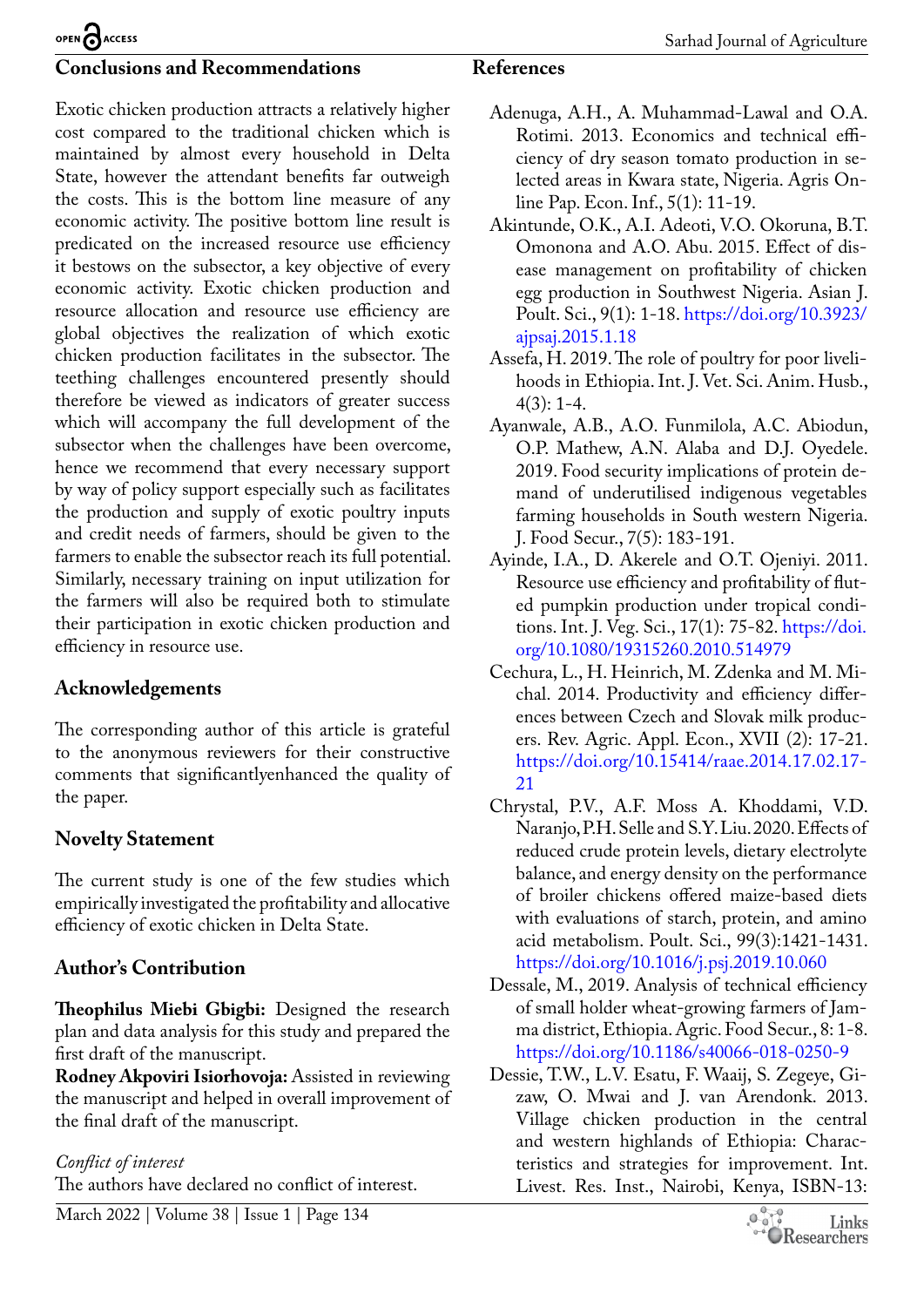9789291463411.

- <span id="page-7-10"></span>Etim, N.A., E.J. Udoh and T.T. Awoyemi. 2005. Measuring technical efficiency of urban farms in Uyo Metropolis. Glob. J. Agric. Sci., 4: 19-95. <https://doi.org/10.4314/gjass.v4i1.2248>
- <span id="page-7-16"></span>Etuah, S., K. Ohene-Yankyera, Z. Liu, J.O. Mensah and L. Jang. 2020. Determinants of cost inefficiency in poultry production: evidence from small-scale broiler farms in the Ashanti Region of Ghana. Trop. Anim. Health Prod., 52: 1149–1159. [https://doi.org/10.1007/s11250-](https://doi.org/10.1007/s11250-019-02115-6) [019-02115-6](https://doi.org/10.1007/s11250-019-02115-6)
- <span id="page-7-1"></span>Ferdushy, T., M.T. Hasan, A.K.M.G. Kadir and J.P. Dis. 2016. Cross sectional epidemiological investigation on the prevalence of gastrointestinal helminths in free range chickens in Narsingdi district, Bangladesh. J. Parasit. Dis., 40(3): 818–822. [https://doi.org/10.1007/s12639-014-](https://doi.org/10.1007/s12639-014-0585-5) [0585-5](https://doi.org/10.1007/s12639-014-0585-5)
- <span id="page-7-8"></span>Gbigbi, T.M. 2017. Measurement of profit efficiency among broiler producers in Delta State, Nigeria. J. Agric. Technol. Environ., 6(2): 64-74.
- <span id="page-7-7"></span>Gbigbi, T.M. 2019. Resource use efficiency and misery of sweet potato production window into financial surplus for households in Delta State Nigeria. Int. J. Agric. Sci. Res. Technol. Ext. Educ. Syst., 9(2): 83-89.
- <span id="page-7-14"></span>Gbigbi, T.M. 2021. Financial benefits analysis of broiler chicken farm operators in Delta State, Nigeria. Black Sea J. Agric., 4(2): 58-65. [https://](https://doi.org/10.47115/bsagriculture.752924) [doi.org/10.47115/bsagriculture.752924](https://doi.org/10.47115/bsagriculture.752924)
- <span id="page-7-11"></span>Goni, M., A.S.S. Umar and S. Usman. 2013. Analysis of resource-use efficiency in dry season vegetable production in Jere, Borno State, Nigeria. J. Biol. Agric. Healthc., 3(19): 18-23.
- <span id="page-7-3"></span>Ipara, B.O. 2019. An analysis of farmers and traders awareness, perception and effect of chicken value chain practices on Newcastle disease outbreaks in Kenya. An M.Sc thesis submitted to the department of Agricultural Economics, university of Nairobi.
- <span id="page-7-4"></span>Jacques, B.S.J. 2012. Contribution of poultry farming in socio-economic development of Rwandan rural areas. Kigali, Rwanda: National University of Rwanda.
- <span id="page-7-18"></span>Kadiri, B.B., 2019. Technical efficiency of family poultry production in Ondo State, Nigeria. An M. Tech thesis submitted to the department of Agricultural and Resource Economics. The Federal University of Technology, Akure, Nigeria.

Sarhad Journal of Agriculture

- <span id="page-7-13"></span>Mbah, E. 2018. Investigating constraints to poultry management practices among smallholder farmers in Benue State, Nigeria. Int. J. Sustain. Agric. Res., 5(2): 27-37. [https://doi.](https://doi.org/10.18488/journal.70.2018.52.27.37) [org/10.18488/journal.70.2018.52.27.37](https://doi.org/10.18488/journal.70.2018.52.27.37)
- <span id="page-7-0"></span>Moss, A.F., C.J. Sydenham, A. Khoddami, V.D. Naranjo, S.Y. Liu and P.H. Selle. 2018. Dietary starch influences growth performance, nutrient utilization and digestive dynamics of protein and amino acids in broiler chickens offered low-protein diets. Anim. Feed Sci. Technol., 237: 55-67. [https://doi.org/10.1016/j.anifeed](https://doi.org/10.1016/j.anifeedsci.2018.01.001)[sci.2018.01.001](https://doi.org/10.1016/j.anifeedsci.2018.01.001)
- <span id="page-7-12"></span>Moussa, H.O., T.C. Keambou, K. Hima, S. Issa, S.J. Motsaa and Y. Bakasso. 2019. Indigenous chicken production in Niger. Vet. Anim. Sci., 7: 100040. [https://www.sciencedirect.com/sci](https://www.sciencedirect.com/science/article/pii/S2451943X18301418)[ence/article/pii/S2451943X18301418](https://www.sciencedirect.com/science/article/pii/S2451943X18301418) [https://](https://doi.org/10.1016/j.vas.2018.11.001) [doi.org/10.1016/j.vas.2018.11.001](https://doi.org/10.1016/j.vas.2018.11.001)
- <span id="page-7-19"></span>Naseem, S. and A.J. King. 2018. Ammonia production in poultry houses can affect health of humans, birds, and the environment techniques for its reduction during poultry production. Environ. Sci. Pollut. Res. 25: 15269–15293. [https://](https://doi.org/10.1007/s11356-018-2018-y) [doi.org/10.1007/s11356-018-2018-y](https://doi.org/10.1007/s11356-018-2018-y)
- <span id="page-7-2"></span>Nduthu, P.W. 2015. Social-economics influence on indigenous poultry production project in Kenya. A case of Machakos indigwazenous poultry. Int. J. Educ. Res., 3(1) January 2015.
- <span id="page-7-5"></span>Nkukwana, T.T. 2018. Global poultry production: Current impact and future outlook on the South African poultry industry. S. Afr. J. Anim. Sci., 48(5): 869-884. [https://doi.org/10.4314/](https://doi.org/10.4314/sajas.v48i5.7) [sajas.v48i5.7](https://doi.org/10.4314/sajas.v48i5.7)
- <span id="page-7-9"></span>Ojo, S.O. 2003. Productivity and technical efficiency of poultry egg production in Nigeria. Int. J. Poult. Sci., 2(6): 459-464. [https://doi.](https://doi.org/10.3923/ijps.2003.459.464) [org/10.3923/ijps.2003.459.464](https://doi.org/10.3923/ijps.2003.459.464)
- <span id="page-7-15"></span>Olorunwa, O.J. 2018. Economic analysis of broiler production in Lagos State poultry estate, Nigeria. J. Invest. Manage., 7(1): 35-44. [https://doi.](https://doi.org/10.11648/j.jim.20180701.15) [org/10.11648/j.jim.20180701.15](https://doi.org/10.11648/j.jim.20180701.15)
- <span id="page-7-17"></span>Osuji, M.N. 2019. Assessment of factors affecting poultry (broiler) production in Imo State, Nigeria. Asian J. Agric. Ext. Econ. Sociol., 35(2): 1-6. [https://doi.org/10.9734/ajaees/2019/](https://doi.org/10.9734/ajaees/2019/v35i230216) [v35i230216](https://doi.org/10.9734/ajaees/2019/v35i230216)
- <span id="page-7-6"></span>Padhi, M.K. 2016. Importance of indigenous breeds of chicken for rural economy and their improvements for higher production performance, Scientifica, vol. 2016, Article ID 2604685, 9 pages.